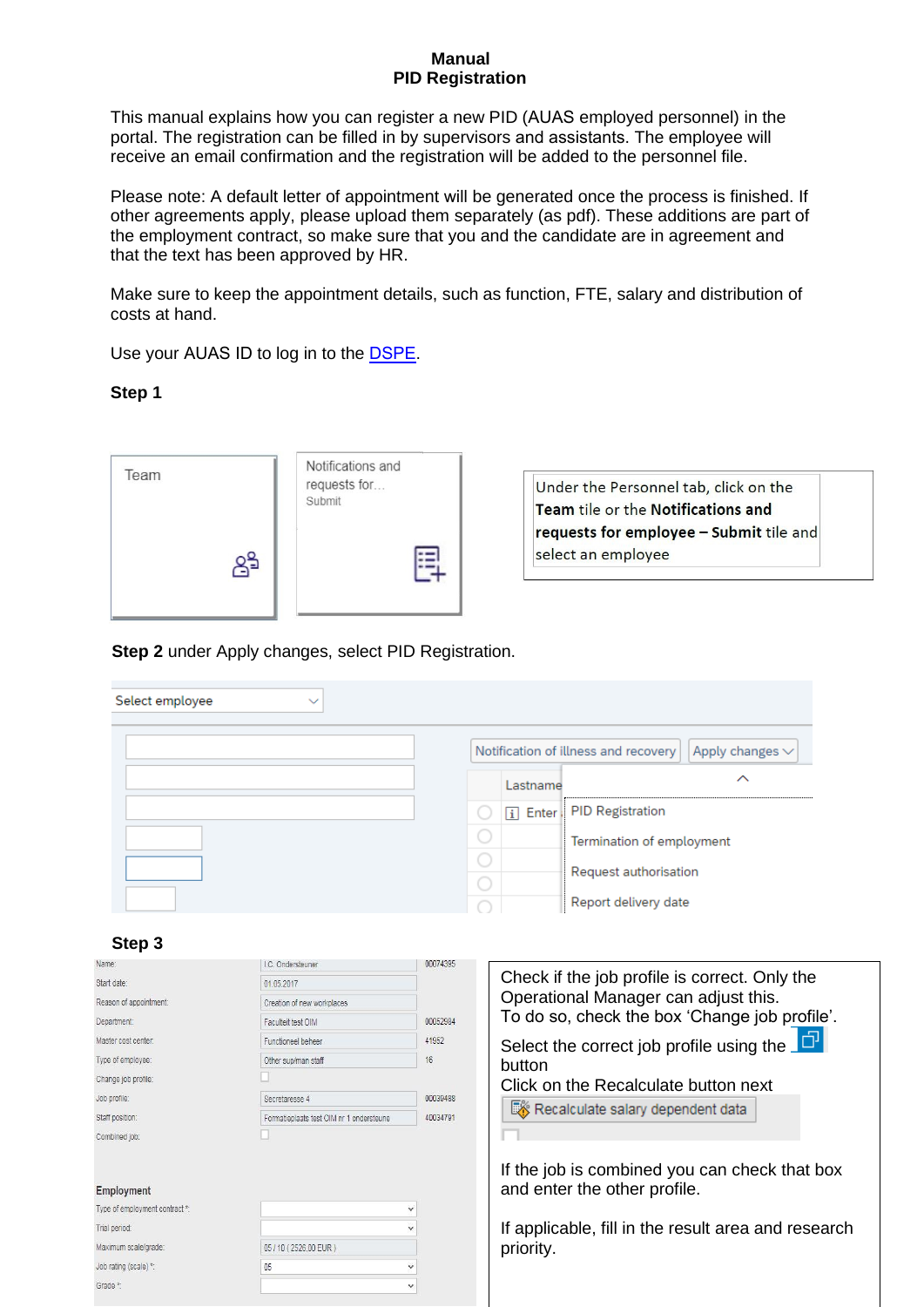## **Step 4**

| Employment                     |                       | Select the type of employment contract and      |  |
|--------------------------------|-----------------------|-------------------------------------------------|--|
| Type of employment contract *: | v                     | enter the agreed trial period.                  |  |
| Trial period:                  | v                     |                                                 |  |
| Maximum scale/grade:           | 05 / 10 (2526,00 EUR) | Enter the salary grade                          |  |
| Job rating (scale) *:          | 05                    |                                                 |  |
| Grade *:                       | v                     |                                                 |  |
|                                |                       | If the correspondence address is different than |  |
| Work location code *:          | F<br><b>AC17</b>      | the visiting address you can enter it here      |  |
| Visiting address *:            | Ā<br><b>BG4</b>       |                                                 |  |
| Address of correspondence:     | đ                     |                                                 |  |
| Working hours per week:        | 0,00                  | Enter the FTE and work schedule                 |  |
|                                |                       |                                                 |  |

# **Step 5**



# **Step 6**

| I'm adding an attachment with additional agreements: |  |
|------------------------------------------------------|--|
| Annual consultation:                                 |  |
| Performance review:                                  |  |
|                                                      |  |

You can attach additional agreements which will be included in the letter of employment. You can attach the file at the bottom of the form. If you enter a date for the annual consultation you will receive a reminder in time.